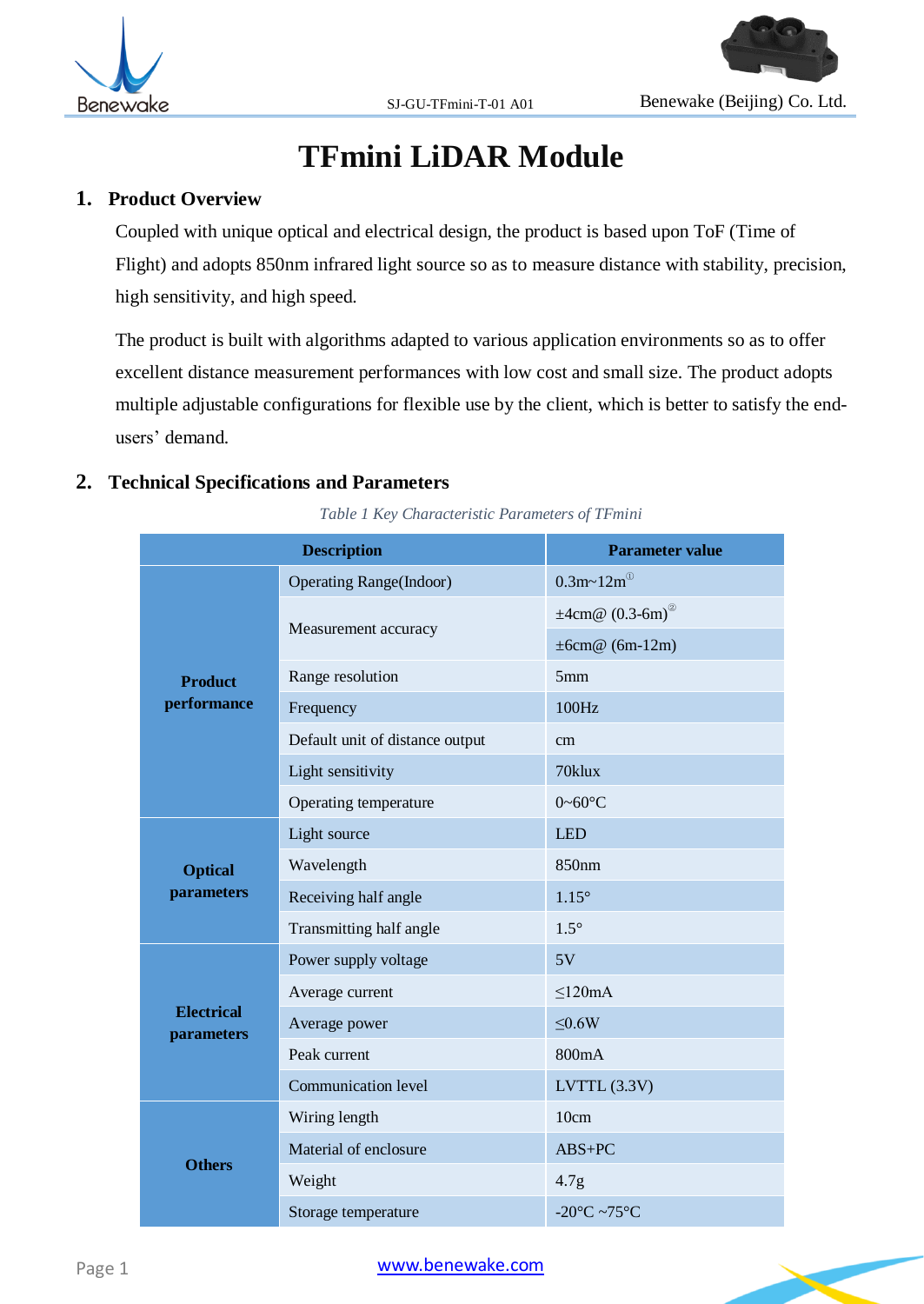

- ① This data is based on the indoor test with the standard white board (90% reflectivity) as the detection object.
- ② Maybe some errors of ±6cm occurs due to the switchover of different distance modes within 0.3-2m.

#### **3. Product Appearance and Structure**



*Figure 1 Dimensional Drawing of TFmini* 

#### <span id="page-1-0"></span>**4. Definition of Product's Connector**



*Figure 2 Line Sequence Diagram of TFmini*

TFmini is equipped with the connector of GH1.25-4p type. The line sequence is shown in Figure

2. The positions of the product pins are shown in [Figure 1.](#page-1-0)

#### **5. Communication Protocol and Data Format**

*Table 2 Product Communication Protocol*

| <b>Communication interface</b> | <b>UART</b>         |
|--------------------------------|---------------------|
| Default baud rate              | 115200 (adjustable) |
| Data bit                       | 8                   |
| <b>Stop bit</b>                |                     |
| <b>Parity check</b>            | None                |

*Table 3 Standard Data Code Format and Description*

<span id="page-1-1"></span>

| Byte <sub>0</sub> -1 | Bvte2  | Byte3  | Byte4      | Bvte5      | <b>B</b> yte6 | Byte7 | Byte8    |
|----------------------|--------|--------|------------|------------|---------------|-------|----------|
| 0x5959               | Dist_L | Dist_H | Strength_L | Strength_H | Mode          | 0x00  | CheckSum |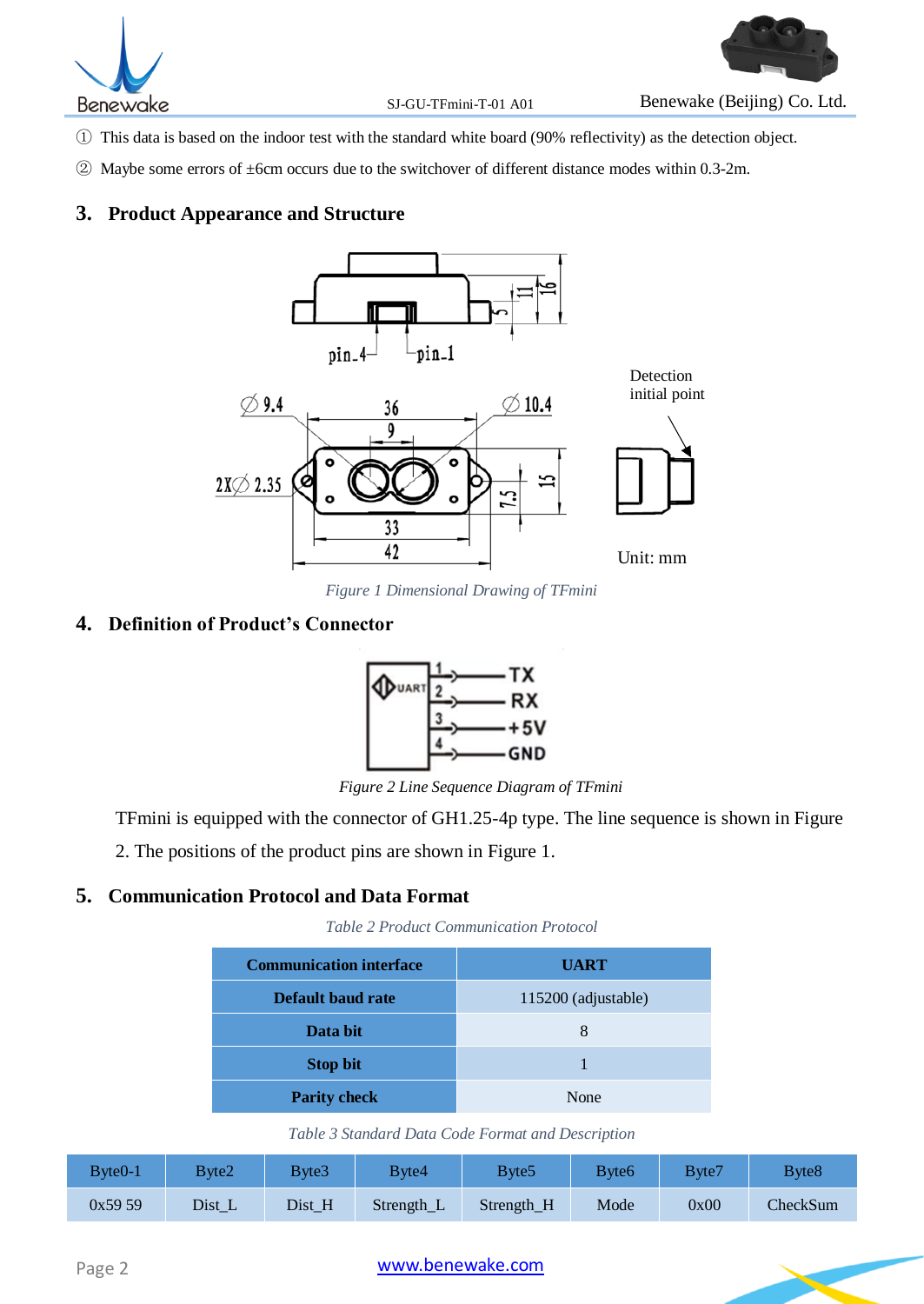

| Data code explanation |                                                                                                                                      |  |  |  |
|-----------------------|--------------------------------------------------------------------------------------------------------------------------------------|--|--|--|
| $Byte0-1$             | 0x59 59, frame header, same for each frame                                                                                           |  |  |  |
| $Byte2-3$             | Dist represents the distance detection values, with the data format in little-endian.                                                |  |  |  |
| $Byte4-5$             | Strength, signal strength at current distance, with the data format in little-endian,                                                |  |  |  |
| <b>Byte6</b>          | Mode, distance mode, represented respectively by 02 (short distance) and 07 (long distance),<br>automatically switchable by default. |  |  |  |
| Byte7                 | Spare byte, 00 by default                                                                                                            |  |  |  |
| <b>Byte8</b>          | CheckSum is the low 8 bits of the cumulative sum of the numbers of the first 8 bytes.                                                |  |  |  |

## **6. Configurable Parameters**

## **6.1 General Parameter Configuration commands**

Before modifying the product configuration, input 42 57 02 00 00 00 01 02 to enter configuration mode, and then input the relevant configuration commands in Table 4. After completing the configuration , input the 42 57 02 00 00 00 00 02 to quit the configuration mode.

| <b>Configurable items</b>                   | <b>List of commands</b> | <b>Description</b>                                                                                                                                                                          | <b>Default</b>                |  |
|---------------------------------------------|-------------------------|---------------------------------------------------------------------------------------------------------------------------------------------------------------------------------------------|-------------------------------|--|
|                                             | 42 57 02 00 00 00 01 06 | Standard format, as shown in Table 3                                                                                                                                                        | $\sqrt{}$                     |  |
| <b>Output data format</b>                   | 42 57 02 00 00 00 04 06 | "Pixhawk" data format                                                                                                                                                                       |                               |  |
| Data output period                          | 42 57 02 00 EE FF 00 07 | EE FF: setting of output period (ms)<br>it must be the integral multiple of 10ms                                                                                                            | 10 <sub>ms</sub><br>100Hz     |  |
| <b>Unit of distance</b>                     | 42 57 02 00 00 00 00 1A | Output unit of distance data is mm                                                                                                                                                          |                               |  |
|                                             | 42 57 02 00 00 00 01 1A | Output unit of distance data is cm                                                                                                                                                          | $\sqrt{ }$                    |  |
|                                             | 42 57 02 00 00 00 00 14 | Automatic detection pattern                                                                                                                                                                 | $\sqrt{ }$                    |  |
| <b>Detection Pattern</b>                    | 42 57 02 00 00 00 01 14 | Fix detection pattern                                                                                                                                                                       |                               |  |
|                                             | 42 57 02 00 00 00 02 11 | Short distance mode, applicable for 0-5m                                                                                                                                                    |                               |  |
| <b>Distance mode</b>                        | 42 57 02 00 00 00 07 11 | Long distance mode, applicable for 1-12m                                                                                                                                                    |                               |  |
|                                             | 42 57 02 00 00 00 00 19 | Range limit disabled                                                                                                                                                                        |                               |  |
| <b>Setting of range</b><br>limit            | 42 57 02 00 EE FF 01 19 | Range limit enabled<br>EE FF: threshold of ranging limit (mm)                                                                                                                               | Range<br>limit 12m            |  |
| lower limit of signal<br>strength threshold | 42 57 02 00 EE 00 00 20 | EE: setting of the lower limit of signal strength<br>threshold. If the real signal is lower than the set<br>threshold, "FF FF" will be output as the distance<br>value which means invalid. | Lower<br>threshold<br>20(DEC) |  |
| upper limit of signal<br>strength threshold | 42 57 02 00 EE FF GG 21 | EE FF: setting of the upper limit of signal<br>strength threshold<br>GG: output distance value (cm)                                                                                         |                               |  |

*Table 4 List of General Parameter Configuration commands*